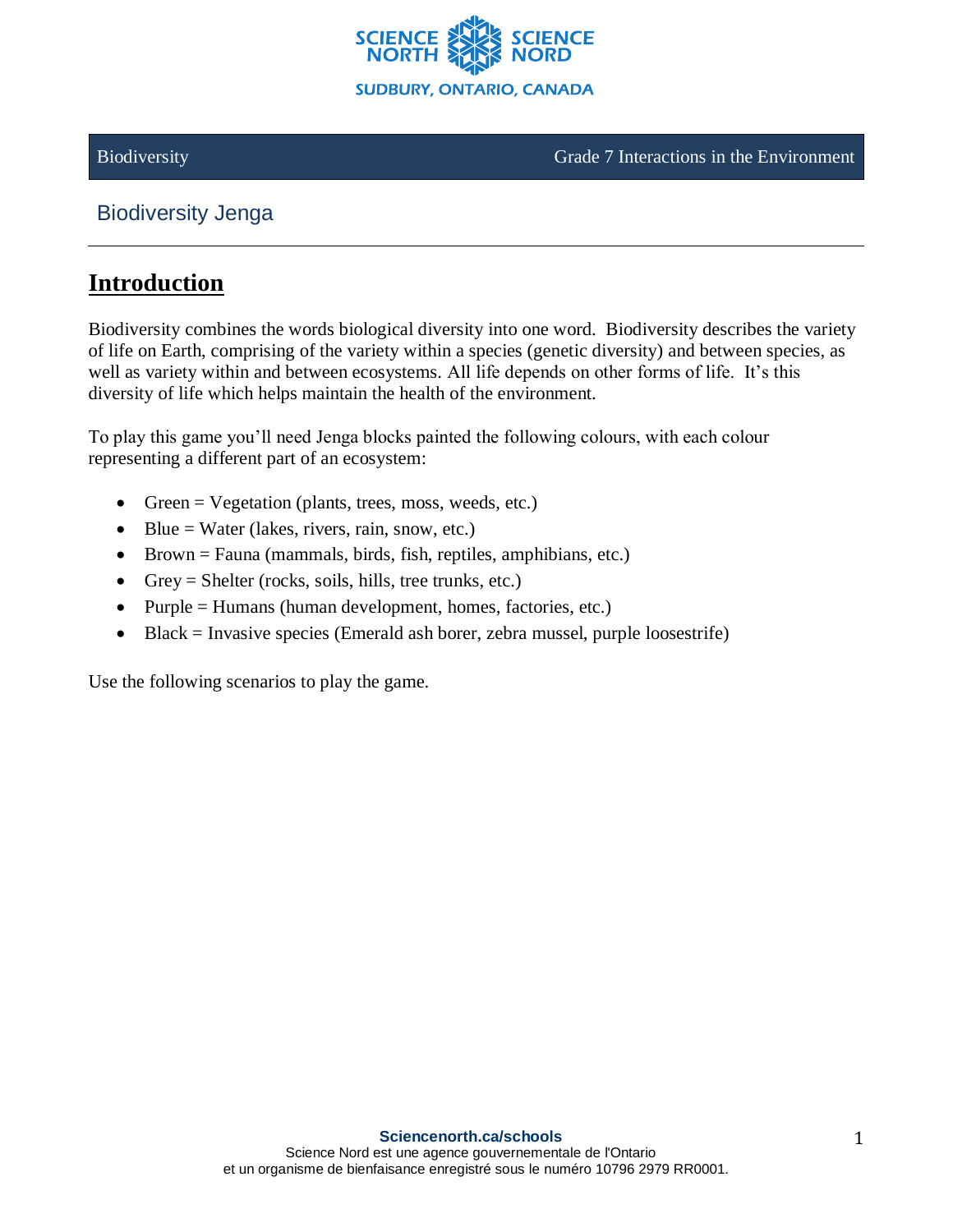

# **Scenarios**

## **Scenario 1**

Your ecosystem is a forest. A paper mill is looking for an area to cut trees which it can use for the production of paper and decided that your ecosystem would be the ideal place. At the beginning, the factory only cuts certain trees, a practice called *selective cutting*. This means that only certain trees (green blocks) are removed from the ecosystem and humans (purple blocks) are added to the ecosystem.

*Taking turns, remove a green block from the tower and place a purple block at the top of the tower for a total of five blocks of each colour.* 

The factory needs to increase its production so changes its method to one called *clear cutting* in which it cuts all the trees in the area.

*Taking turns, remove one green block at a time until all the green blocks are removed from the tower.* 

#### **Scenario 2**

Your ecosystem is a forest. Hunting is regulated by the government to ensure animals aren't over hunted. A group of hunters decide to break the law and hunt the caribou found in the forest. In this scenario, half the brown blocks represent the caribou and the other half of the brown block represent wolves.

*Taking turns, remove four brown blocks to show the sudden decline of the caribou population.* 

As a result of the population decline in the caribou, the wolves have less food for themselves and their numbers decline as well.

*Taking turns, remove three brown blocks to show the decline of the wolf population.* 

The removal of wolves from the ecosystem results in a population grow of the hare which is free to reproduce as its principal predator, the wolf, is gone from the ecosystem. As a result, the hare population is uncontrolled and eats half the vegetation in the ecosystem.

*Taking turns, place one brown block on top of the tower and remove one green block from the tower, for up to five turns. This represents the growth of the hare population at the top of the ecosystem and the reduction in the amount of vegetation as a result.*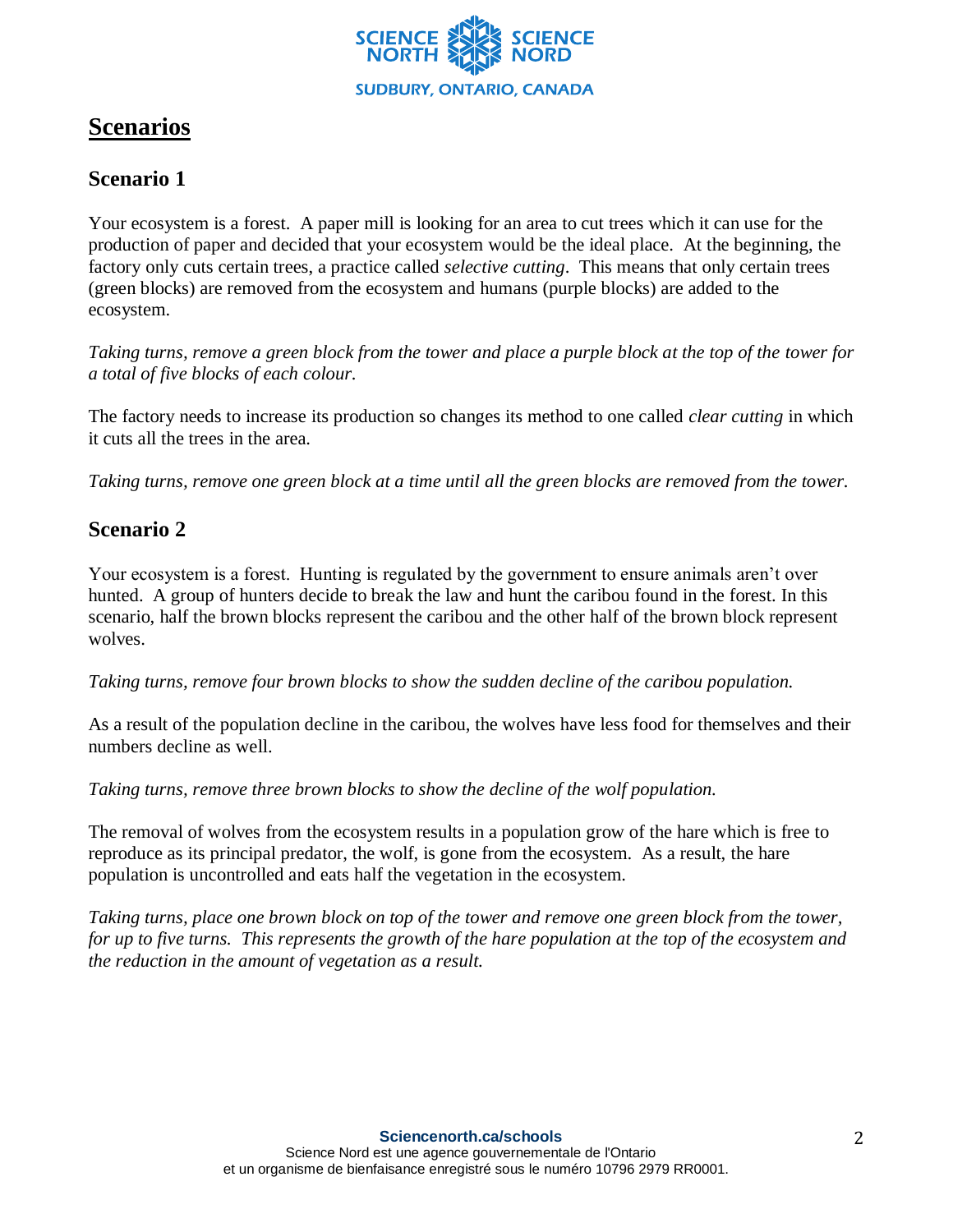

### **Scenario 3**

Your ecosystem is a wetland. A construction company decides that because this ecosystem is flat, it would be ideal for the development of residential homes. The law protects many wetlands but not this one and developers can make a lot of money building and selling homes. The company starts cutting trees and digging the ecosystem to build new houses.

*Taking turns, remove one green block, one blue block and one grey block to a maximum of four of each colour. This represents the loss of vegetation, water and shelter. Place all the purple blocks at the top of the tower to represent the construction of homes on the wetland.* 

A now much smaller wetland remains which is home to a number of native plants and animals. Humans who live in the neighbouring homes plant flowers in their garden and have house pets. One family accidentally plants an evasive plant that grows quickly and suppresses the native species. Another family has pet Red Eared Slider Turtles which they can no longer care for so they release them into the swamp. Red Eared Sliders are also invasive species that compete against snapping turtles and painted turtles for food, shelter and space. Furthermore, another resident has been fishing a number of wetlands and releases what he has caught in this one, which includes a rounded goby, an evasive species that competes with native fish.

*Taking turns, remove four brown blocks and two green blocks from the tower and replace them with six black blocks at the top of tower to demonstrate how the invasive species survive at the loss of native species.*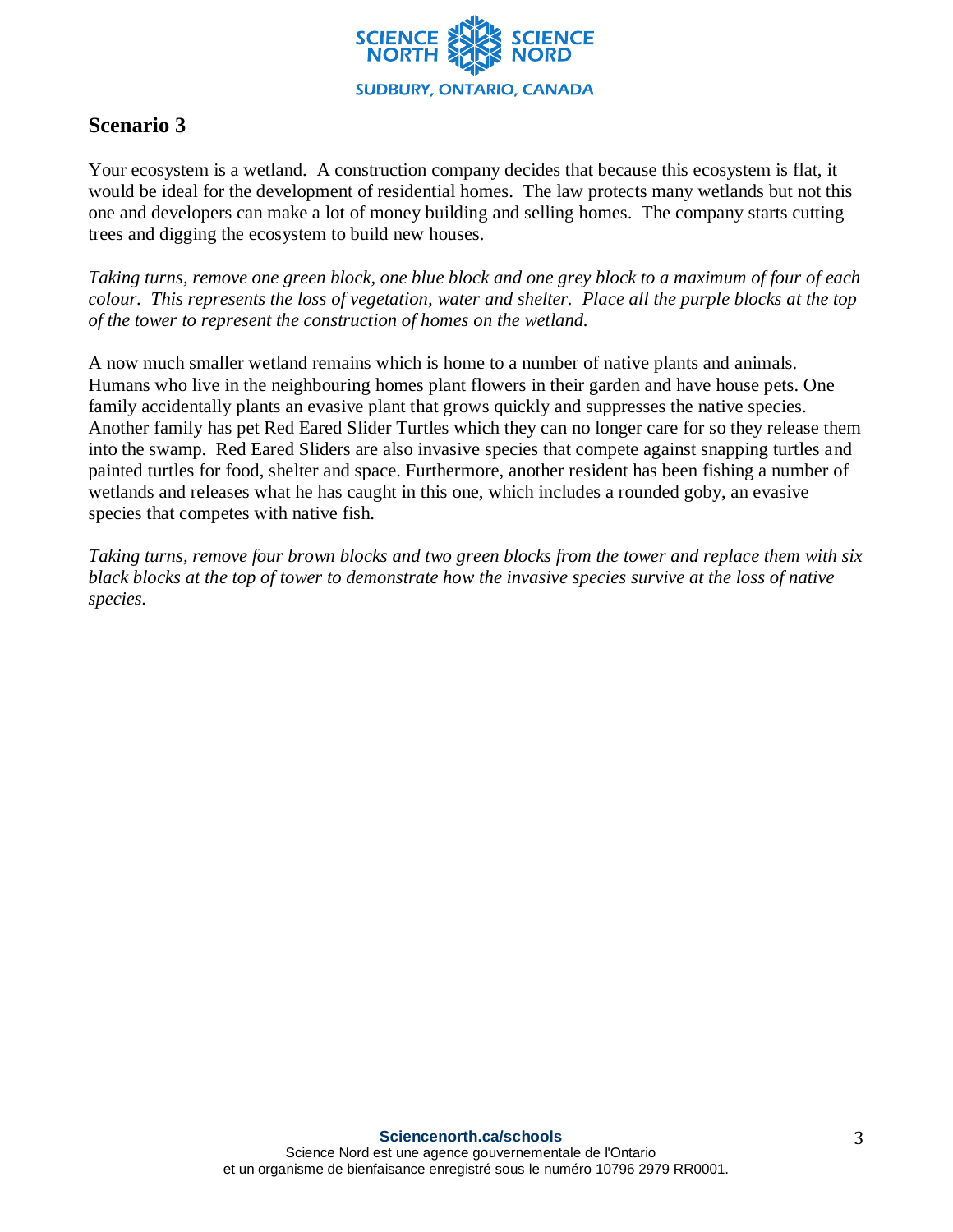

# **Biodiversity Jenga Questions**

#### *Scenario 1-3*

- **1.** What happened to your ecosystem? Did it survive the changes or did it collapse?
- **2.** In your opinion, why did this happen?
- **3.** What did this scenario represent in the real world?
- **4.** Even when being careful, did your ecosystem get affected by your actions in this scenario?

#### *Scenario 2*

- **1.** What happened to your ecosystem? Did it survive the changes or did it collapse?
- **2.** In your opinion, why did this happen?
- **3.** What did this scenario represent in the real world?
- **4.** Even when being careful, did your ecosystem get affected by your actions in this scenario?